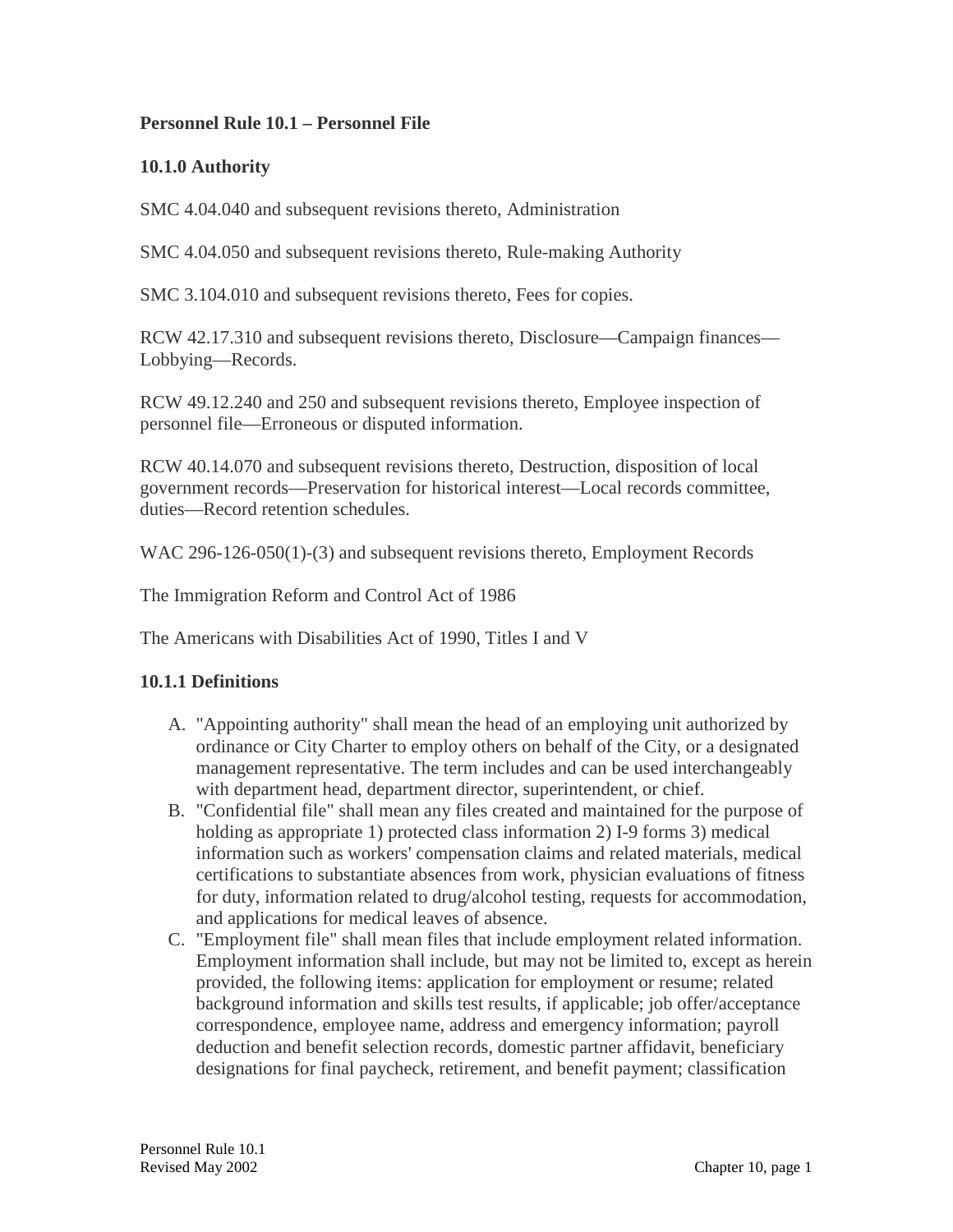and salary change information; training information; commendations; disciplinary action; non-medical leave requests and performance evaluations.

- D. "Internal applicant" shall mean a regularly appointed City employee who applies for another position of City employment.
- E. "Personnel file" shall mean the compilation of records regarding employees that consists of three separate composite components designated as employment, confidential, and supervisor files.
- F. "Regularly appointed employee" shall mean an individual with a probationary, regular or exempt appointment to a position of City employment.
- G. "Supervisor file" shall mean files maintained by the employee's supervisor which may include, but are not limited to, documents reflecting workplace or performance expectations, the employee's performance or conduct, communications between employee and supervisors, counseling efforts and discipline. A supervisor file shall not contain any documents containing confidential employee medical information.

# **10.1.2 Application of this Rule**

- A. The provisions of this Rule apply to regularly appointed employees.
- B. For regularly appointed employees who are represented under the terms of a collective bargaining agreement, this Rule prevails except where it conflicts with the collective bargaining agreement, any memoranda of agreement or understanding signed pursuant to the collective bargaining agreement, or any recognized and established practice relative to the members of the bargaining unit.
- C. This Rule does not apply to individuals who are employed under the terms of a grant that includes employment provisions that conflict with this Rule.
- D. This Rule does not apply to individuals hired by the City on a temporary, intermittent or seasonal basis, or for a work schedule of fewer than 20 hours per week, nor does it apply to individuals hired under contract to the City.
- E. Appointing authorities may establish written policies and procedures for the implementation and administration of this Rule to facilitate the management of the personnel system within their employing units, provided that such policies and procedures do not conflict with the provisions of this Rule.

# **10.1.3 Development of Files**

- A. Employment and confidential personnel files for each employee shall be established by the appointing authority upon initial employment with the City and shall be maintained in a secure and central location.
- B. Upon the employment of each subordinate, supervisors may establish a supervisor's file.

# **10.1.4 Maintenance of File**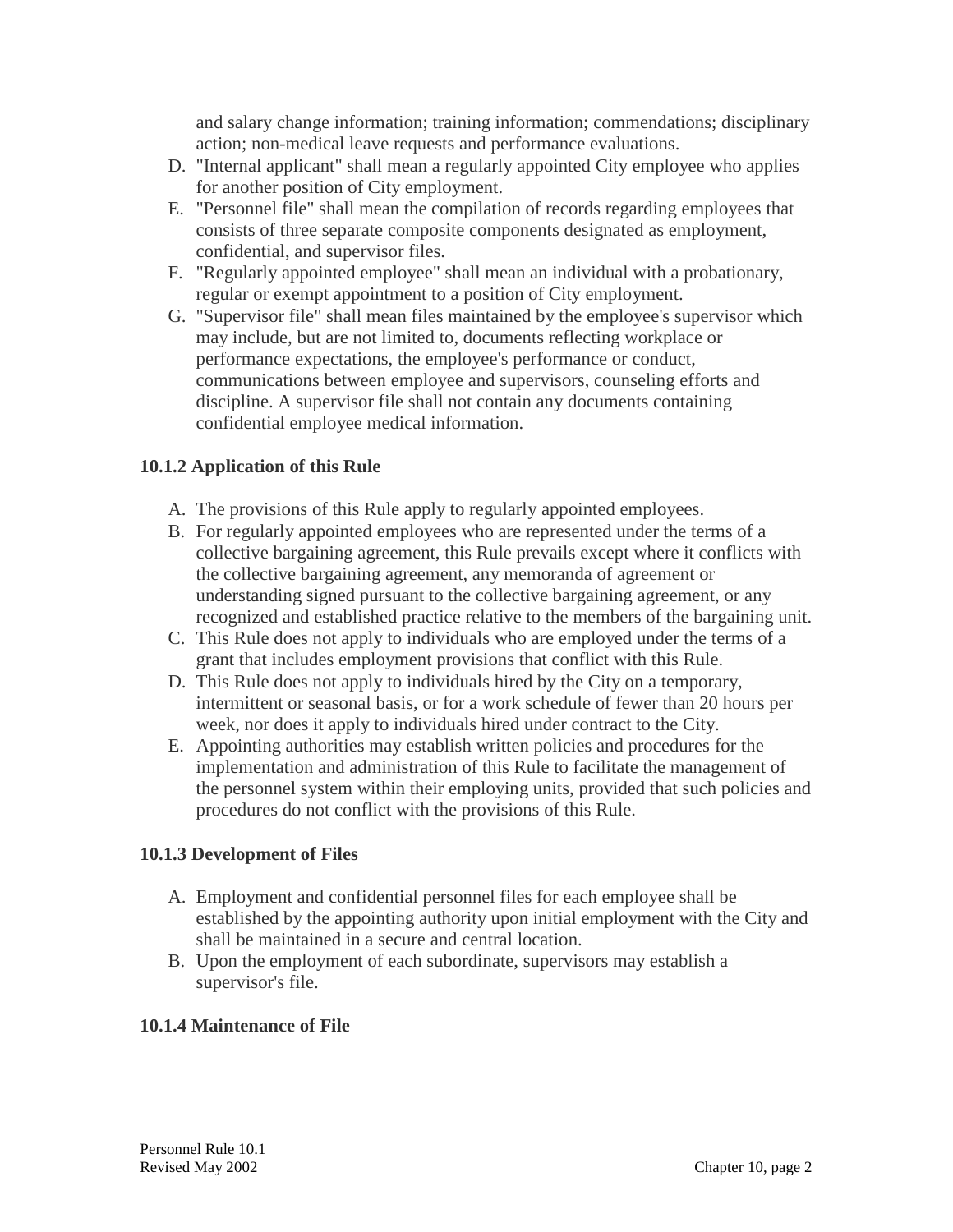- A. Each employee is responsible for providing his or her appointing authority or designated management representative with current home address and emergency contact information in a timely fashion when changes occur.
- B. If, upon review of his or her personnel file, an employee finds a document that he or she believes is incorrect, the employee may request it be removed. The appointing authority shall determine whether the relevant document is erroneous and may direct its removal. Removal of documents from personnel files is at the sole discretion of the appointing authority. An employee shall not personally remove any documents from his or her personnel file. If the employee's request for the removal of a document from his or her personnel file is rejected by the appointing authority, the employee may insert a written response to the record in question into his or her file.
- C. The appointing authority shall maintain the employment and confidential personnel files in a secure and central location until the employee moves to another department or separates from City service.

# **10.1.5 Access to File**

- A. Employees shall have access to their personnel files including any and all records filed in the employment, confidential, and supervisor file components at a frequency determined by the department but at least annually.
	- 1. An employee wishing to review his or her personnel file must be prepared to show photo identification to the management representative responsible for managing the files.
	- 2. A management representative shall remain with the employee while he or she reviews any or all of the components of his or her personnel file to ensure that the employee does not remove or alter any file documents.
	- 3. An employee may request a copy of any document in his or her personnel file. The first copy of any document shall be made available to the employee free of charge.
- B. A hiring supervisor considering an internal applicant in a selection process shall be permitted to review the employment file component of the internal applicant's personnel file if that employee is in the final consideration process.
- C. In compliance with federal Department of Transportation regulations, confidential personnel file records regarding drug and alcohol testing for holders of commercial drivers licenses shall be released to a prospective employer, as directed by the employee's specific written consent.
- D. An employee's current first-line supervisor or higher-level manager may review the employee's employment file at any time.
- E. Management and safety staff may be informed of an employee's medical restrictions to the extent necessary to effect an accommodation. Only Americans with Disabilities Act Coordinators or human resources staff acting in that capacity may review the employee's medical documentation.

# **10.1.6 Retention of File**